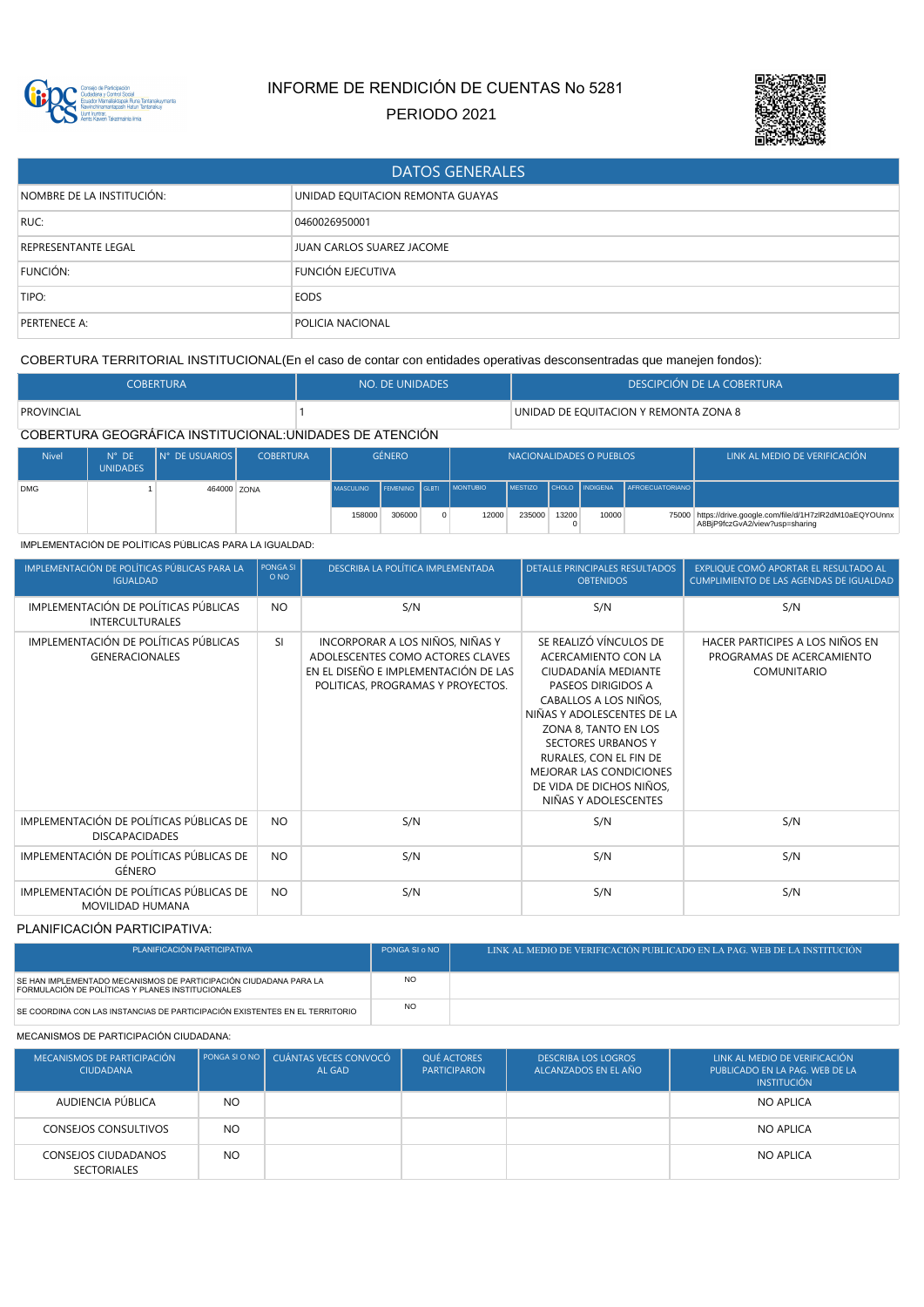| DIÁLOGOS PERIÓDICOS DE<br>DELIBERACIÓN        | N <sub>O</sub> |  | NO APLICA                                                                                  |
|-----------------------------------------------|----------------|--|--------------------------------------------------------------------------------------------|
| AGENDA PÚBLICA DE CONSULTA A<br>LA CIUDADANÍA | N <sub>O</sub> |  | NO APLICA                                                                                  |
| <b>OTROS</b>                                  | SI             |  | https://drive.google.com/file/d/1dJmY5aMhD<br>m821Cy1tzhRzDnuC_-FMGs9/view?<br>usp=sharing |

# MECANISMOS DE CONTROL SOCIAL:

| MECANISMOS DE CONTROL SOCIAL GENERADOS POR LA COMUNIDAD | PONGA SI o NO  | NÚMERO DE MECANISMOS | LINK AL MEDIO DE VERIFICACIÓN PUBLICADO EN LA PAG. WEB DE LA<br><b>INSTITUCIÓN</b> |
|---------------------------------------------------------|----------------|----------------------|------------------------------------------------------------------------------------|
| VEEDURÍAS CIUDADANAS                                    | N <sub>O</sub> |                      | NO APLICA                                                                          |
| OBSERVATORIOS CIUDADANOS                                | N <sub>O</sub> |                      | NO APLICA                                                                          |
| <b>DEFENSORÍAS COMUNITARIAS</b>                         | N <sub>O</sub> |                      | NO APLICA                                                                          |
| COMITÉS DE USUARIOS DE SERVICIOS                        | N <sub>O</sub> |                      | NO APLICA                                                                          |
| <b>OTROS</b>                                            | N <sub>O</sub> |                      | NO APLICA                                                                          |

### PROCESO DE RENDICIÓN DE CUENTAS:

| <b>FASE</b>       | PASOS DEL PROCESO DE RENDICIÓN DE CUENTAS                                                                       | <b>PONGA SI</b><br>o NO | <b>DESCRIBA LA EJECUCIÓN DE LOS PASOS</b>                                                                                                                                                                                                                                                                                                              | LINK AL MEDIO DE VERIFICACIÓN PUBLICADO EN LA PAG.<br>WEB DE LA INSTITUCIÓN            |
|-------------------|-----------------------------------------------------------------------------------------------------------------|-------------------------|--------------------------------------------------------------------------------------------------------------------------------------------------------------------------------------------------------------------------------------------------------------------------------------------------------------------------------------------------------|----------------------------------------------------------------------------------------|
|                   |                                                                                                                 |                         |                                                                                                                                                                                                                                                                                                                                                        |                                                                                        |
| FASE 0            | CONFORMACIÓN DEL EQUIPO DE RENDICIÓN DE CUENTAS                                                                 | <b>SI</b>               | REUNIÓN DE TRABAJO PARA INTEGRAR LA COMISIÓN TECNICA<br>PARA CONFORMAR EL EQUIPO METODOLOGICO PARA LA<br>RENDICIÓN DE CUENTAS 2021 CON TODAS LAS AREAS DE LA<br>UNIDAD DE EQUITACIÓN Y REMONTA "SANTIAGO DE GUAYAQUIL"                                                                                                                                 | https://drive.google.com/file/d/1lHs1nl1hxQFVUvfJc8aWrgCBe1e1a4ET/view<br>?usp=sharing |
| FASE 0            | DISEÑO DE LA PROPUESTA DEL PROCESO DE RENDICIÓN DE<br><b>CUENTAS</b>                                            | <b>SI</b>               | REUNIONES DE TRABAJO CON TODAS LAS AREAS DE LA UNIDAD<br>DE EQUITACIÓN Y REMONTA "SANTIAGO DE GUAYAQUIL" SOBRE<br>LAS ACTIVIDADES CUMPLIDAS DURANTE EL AÑO 2021                                                                                                                                                                                        | https://drive.google.com/file/d/1 5GVVqSTa6cvnhRS0o7 SlvkQWNB-<br>Jvf/view?usp=sharing |
| FASE 1            | EVALUACIÓN DE LA GESTIÓN INSTITUCIONAL:                                                                         | SI                      | REALIZACIÓN DE INFORME SOBRE EL PRESUPUESTO ASIGNADO<br>Y LA EJECUCIÓN DEL MISMO DEL AÑO 2021 PARA UNIDAD DE<br>EQUITACIÓN Y REMONTA "SANTIAGO DE GUAYAQUIL"                                                                                                                                                                                           | https://drive.google.com/file/d/1s9jhS1VVp13M3mpdGrxCyznz9twNN5fU/vie<br>w?usp=sharing |
| FASE 1            | LLENADO DEL FORMULARIO DE INFORME DE RENDICIÓN DE CUENTAS<br>ESTABLECIDO POR EL CPCCS                           | SI                      | REUNIÓN DE TRABAJO CON TODAS LAS AREAS DE LA UNIDAD<br>PARA LLENAR EL FORMULARIO DE LA UNIDAD DE EQUITACIÓN Y<br>REMONTA "SANTIAGO DE GUAYAQUIL"                                                                                                                                                                                                       | https://drive.google.com/file/d/1s9jhS1VVp13M3mpdGrxCyznz9twNN5fU/vie<br>w?usp=sharing |
| FASE 1            | REDACCIÓN DEL INFORME DE RENDICIÓN DE CUENTAS                                                                   | <b>SI</b>               | REALIZACIÓN DEL INFORME DE LAS ACTIVIDADES REALIZADAS<br>POR TODAS LAS AREAS DE LA UNIDAD DE EQUITACIÓN Y<br>REMONTA "SANTIAGO DE GUAYAQUIL" PARA LA RENDICIÓN DE<br>CUENTAS DEL AÑO 2021                                                                                                                                                              | https://drive.google.com/file/d/1K1ocFpxU6wlx47AuwqO7VBhl6VILuHvs/vie<br>w?usp=sharing |
| FASE 1            | SOCIALIZACIÓN INTERNA Y APROBACIÓN DEL INFORME DE<br>RENDICIÓN DE CUENTAS POR PARTE DE LOS RESPONSABLES         | <b>SI</b>               | REUNIONES DE TRABAJO CON LAS DIFERENTES AREAS PARA LA<br>SOCIALIZACIÓN INTERNA Y LA APROBACIÓN DEL INFORME POR<br>PARTE DE TODAS LAS AREAS DE LA UNIDAD DE EQUITACIÓN Y<br>REMONTA "SANTIAGO DE GUAYAQUIL"                                                                                                                                             | https://drive.google.com/file/d/1ssFVutUycOa4yAQAREvRWrzdAAwwsaxJ/vi<br>ew?usp=sharing |
| FASE 2            | DIFUSIÓN DEL INFORME DE RENDICIÓN DE CUENTAS A TRAVÉS DE<br><b>DISTINTOS MEDIOS</b>                             | <b>SI</b>               | SE REALIZÓ LA DIFUSIÓN DEL INFORME DE GESTIÓN.<br>FORMULARIO DE RENDICIÓN DE CUENTAS Y PRESENTACIÓN A<br>EXHIBIR A LA CIUDADANÍA, CON 15 DÍAS DE ANTICIPACIÓN POR<br>PARTE DE LA UER-G, MEDIANTE LA PUBLICACIÓN EN LA<br>PLATAFORMA DE LA POLICÍA NACIONAL DEL ECUADOR<br>MEDIANTE EL LINK: HTTPS://WWW.POLICIA.GOB.EC/RENDICION-<br>DE-CUENTAS-2021/. | https://drive.google.com/file/d/10SxkaBhBdsbNqJIBEI5Ew1kHD5KmHd7A/vie<br>w?usp=sharing |
| FASE <sub>2</sub> | PLANIFICACIÓN DE LOS EVENTOS PARTICIPATIVOS                                                                     | <b>SI</b>               | SE PLANIFICÓ EL EVENTO DE DELIBERACIÓN Y SE REALIZÓ LA<br>INVITACIÓN PARA DE ESA MANERA TENER LAS<br>VISUALIZACIONES DE LA SOCIEDAD.                                                                                                                                                                                                                   | https://drive.google.com/file/d/1d AXAghBY2jhkc7 7tROiBfhfMmsCJD/view<br>?usp=sharing  |
| FASE <sub>2</sub> | REALIZACIÓN DEL EVENTO DE RENDICIÓN DE CUENTAS A LA<br>CIUDADANÍA                                               | SI                      | MEDIANTE EL USO DE HERRAMIENTAS TECNOLÓGICAS Y<br>APLICACIONES PREVIAMENTE IMPLEMENTADAS POR LA UER-G.<br>SE DA INICIO A LA TRANSMISIÓN EN VIVO DE LA DELIBERACIÓN A<br>LA CIUDADANÍA, EL DÍA LUNES 28 DE MARZO DEL 2022 A LAS<br>14H00 EN LA UNIVERSIDAD ESPÍRITU SANTO.                                                                              | https://drive.google.com/file/d/10SxkaBhBdsbNqJIBEI5Ew1kHD5KmHd7A/vie<br>w?usp=sharing |
| FASE <sub>2</sub> | RINDIÓ CUENTAS A LA CIUDADANÍA EN LA PLAZO ESTABLECIDO                                                          | <b>SI</b>               | SE RINDIÓ CUENTAS EN EL PLAZO ESTABLECIDO                                                                                                                                                                                                                                                                                                              | https://drive.google.com/file/d/10SxkaBhBdsbNqJlBEI5Ew1kHD5KmHd7A/vie<br>w?usp=sharing |
| FASE <sub>2</sub> | INCORPORACIÓN DE LOS APORTES CIUDADANOS EN EL INFORME DE<br>RENDICIÓN DE CUENTAS                                | SI                      | SE INCORPORARON LOS APORTES CIUDADANOS Y SE REALIZÓ<br>EL ACTA DE COMPROMISO PARA DE ESE MODO DARLES<br>CUMPLIMIENTO EN ESTE PERIODO                                                                                                                                                                                                                   | https://drive.google.com/file/d/19kxm93b210NfRCmQrtsvEIXmP-<br>ncWdlh/view?usp=sharing |
| FASE <sub>3</sub> | ENTREGA DEL INFORME DE RENDICIÓN DE CUENTAS AL CPCCS, A<br>TRAVÉS DEL INGRESO DEL INFORME EN EL SISTEMA VIRTUAL | NO.                     | S/N                                                                                                                                                                                                                                                                                                                                                    | <b>NO APLICA</b>                                                                       |
|                   | DESCRIBA LOS PRINCIPALES APORTES CIUDADANOS RECIBIDOS:<br>MEJORAR EL SERVICIO POLICIAL MONTADO                  |                         | RETOMAR EL SERVICIO DE EOUINOTERAPIA A LA CIUDADANÍA, REALIZAR REENTRENAMIENTOS Y CAPACITACIONES A LOS SERVIDORES POLICIALES DE LA UER-G CON EL FIN DE                                                                                                                                                                                                 |                                                                                        |

# DATOS DE LA DELIBERACIÓN PÚBLICA Y EVALUACIÓN CIUDADANA DE RENDICIÓN DE CUENTAS:

| Fecha en que se realizó la<br>deliberación pública y evaluación<br>ciudadana de rendición de<br>cuentas: | N° DE USUARIOS |           | <b>GÉNERO</b>   |              |                 | NACIONALIDADES O PUEBLOS |       |                 |                 |
|----------------------------------------------------------------------------------------------------------|----------------|-----------|-----------------|--------------|-----------------|--------------------------|-------|-----------------|-----------------|
|                                                                                                          |                | MASCULINO | <b>FEMENINO</b> | <b>GLBTI</b> | <b>MONTUBIO</b> | <b>MESTIZO</b>           | CHOLO | <b>INDIGENA</b> | AFROECUATORIANO |
| 28/03/2022                                                                                               | 125            | 55        | 70              |              | 10              | 70                       | 15    | 20              | 10 <sup>1</sup> |

# INCORPORACIÓN DE LOS APORTES CIUDADANOS DE LA RENDICIÓN DE CUENTAS DEL AÑO ANTERIOR EN LA GESTIÓN INSTITUCIONAL:

| DESCRIBA LOS COMPROMISOS ASUMIDOS CON LA COMUNIDAD                                                                                                                      | SE INCORPORÓ EL<br><b>APORTE</b><br><b>CIUDADANO EN LA</b><br><b>GESTIÓN</b><br><b>INSTITUCIONAL?</b><br>(PONGA SÍ O NO) | PORCENTAJE DE<br>AVANCES DE<br><b>CUMPLIMIENTO</b> | <b>DESCRIPCIÓN DE RESULTADOS</b>    | LINK AL MEDIO DE VERIFICACIÓN                                                          |
|-------------------------------------------------------------------------------------------------------------------------------------------------------------------------|--------------------------------------------------------------------------------------------------------------------------|----------------------------------------------------|-------------------------------------|----------------------------------------------------------------------------------------|
| Fortalecer a la Policía brindando capacitaciones, para de esa manera evitar<br>que en las calles muchas veces provoquen daño a las personas con los<br>malos procederes | <b>SI</b>                                                                                                                | 76-100                                             | SE CUMPLIÓ CON EL AVANCE EN UN 100% | https://drive.google.com/file/d/1Td34TxfasFVEujqvk<br>uNU8th2L0I-h4aP/view?usp=sharing |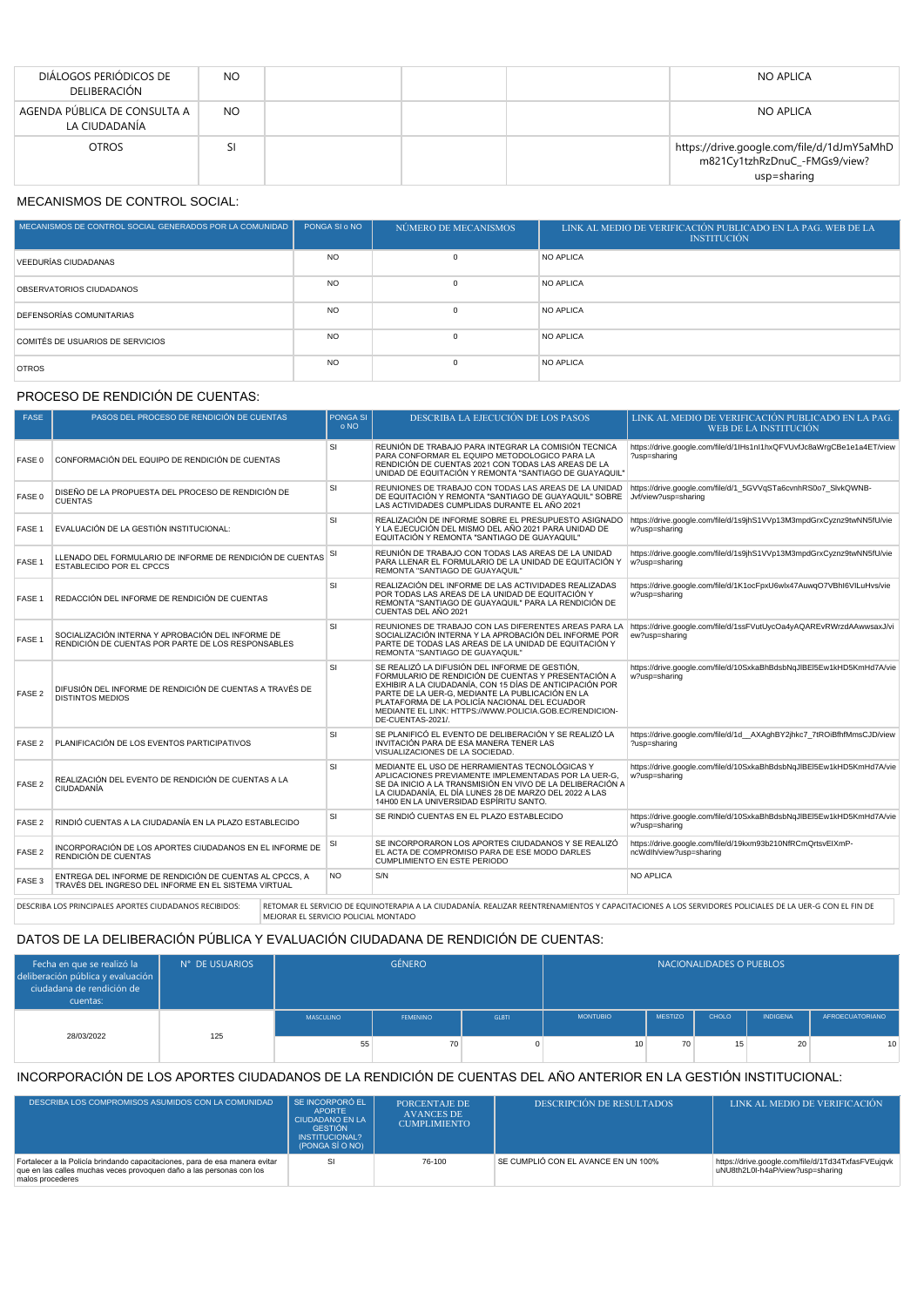#### DIFUSIÓN Y COMUNICACIÓN DE LA GESTIÓN INSTITUCIONAL:

| <b>MEDIOS DE</b><br><b>VERIFICACIÓN</b> | No. DE<br><b>MEDIOS</b> | PORCENTAJE DEL PPTO. DEL<br>PAUTAJE OUE SE DESTINO A<br>MEDIOS LOCALES Y REGIONALES | PORCENTAJE DEL PPTO.<br>DEL PAUTAJE OUE SE<br><b>DESTINÓ A MEDIOS</b><br>NACIONAL | PORCENTAJE DEL PPTO DEL<br>PAUTAJE OUE SE DESTINO A<br><b>MEDIOS INTERNACIONALES</b> | LINK AL MEDIO DE<br>VERIFICACIÓN PUBLICADO EN<br>LA PAG. WEB DE LA<br><b>INSTITUCIÓN</b> | <b>NOMBRE DE LA RADIO</b> | <b>MONTO</b> | <b>MINUTOS</b> |
|-----------------------------------------|-------------------------|-------------------------------------------------------------------------------------|-----------------------------------------------------------------------------------|--------------------------------------------------------------------------------------|------------------------------------------------------------------------------------------|---------------------------|--------------|----------------|
| Radio                                   | 0.00                    | $0.00 \%$                                                                           | 0,00%                                                                             | 0.00%                                                                                | <b>NO APLICA</b>                                                                         |                           |              |                |
| Prensa                                  | 0.00                    | 0,00%                                                                               | 0,00%                                                                             | 0.00%                                                                                | <b>NO APLICA</b>                                                                         |                           |              |                |
| Televisión                              | 0.00                    | 0,00%                                                                               | 0,00%                                                                             | 0,00%                                                                                | <b>NO APLICA</b>                                                                         |                           |              |                |
| Medios digitales                        | 0.00                    | 0,00%                                                                               | 0,00%                                                                             | 0,00%                                                                                | <b>NO APLICA</b>                                                                         |                           |              |                |

#### TRANSPARENCIA Y ACCESO A LA INFORMACIÓN DE LA GESTIÓN INSTITUCIONAL Y DE SU RENDICIÓN DE CUENTAS:

| MECANISMOS ADOPTADOS                                                                                                                                 | PONGA SI O NO | LINK AL MEDIO DE VERIFICACIÓN PUBLICADO EN LA PÁG. WEB DE LA INSTITUCIÓN |
|------------------------------------------------------------------------------------------------------------------------------------------------------|---------------|--------------------------------------------------------------------------|
| PUBLICACIÓN EN LA PÁG. WEB DE LOS CONTENIDOS ESTABLECIDOS EN EL ART. 7 DE LA LOTAIP                                                                  |               | https://www.policia.gob.ec/rendicion-de-cuentas-2021/                    |
| PUBLICACIÓN EN LA PÁG. WEB DEL INFORME DE RENDICIÓN DE CUENTAS Y SUS MEDIOS DE<br>VERIFICACIÓN ESTABLECIDOS EN EL LITERAL M, DEL ART. 7 DE LA LOTAIP |               | https://www.policia.gob.ec/rendicion-de-cuentas-2021/                    |

### PLANIFICACIÓN: Se refiere a la articulación de políticas públicas:

| I A INSTITUCIÓN TIENE ARTICULADO EL PLAN ESTRATÉGICO INSTITUCIONAL      | PONGA SI O NO | LINK AL MEDIO DE VERIFICACIÓN PUBLICADO EN LA PÁG. WEB DE LA INSTITUCIÓN |
|-------------------------------------------------------------------------|---------------|--------------------------------------------------------------------------|
| LA INSTITUCIÓN TIENE ARTICULADAS SUS POA AL PLAN NACIONAL DE DESARROLLO |               | https://www.policia.gob.ec/rendicion-de-cuentas-2021/                    |
| EL POA ESTÁ ARTICULADO AL PLAN ESTRATÉGICO                              |               | https://www.policia.gob.ec/rendicion-de-cuentas-2021/                    |

#### CUMPLIMIENTO DE LA EJECUCIÓN PROGRAMÁTICA:

| OBJETIVOS ESTRATEGICOS/COMPETENCIAS<br><b>EXCLUSIVAS</b>                            |                       | <b>META POA</b>                                                                                                                                                                                                                                                                                                                                                                                                                                                                                                                                                                                                                                                                                                                                                                                                                                                                                                                                                                                                                                                                                                                                                                                                                                                                                                                                 | <b>INDICADOR DE LA META</b>                                                                                  | <b>RESULTADOS</b>                        |                                    | <b>CUMPLIMIENTO</b><br>DE LA GESTIÓN | DESCRIPCIÓN DE LA GESTIÓN POR<br><b>META</b>                                                                  |
|-------------------------------------------------------------------------------------|-----------------------|-------------------------------------------------------------------------------------------------------------------------------------------------------------------------------------------------------------------------------------------------------------------------------------------------------------------------------------------------------------------------------------------------------------------------------------------------------------------------------------------------------------------------------------------------------------------------------------------------------------------------------------------------------------------------------------------------------------------------------------------------------------------------------------------------------------------------------------------------------------------------------------------------------------------------------------------------------------------------------------------------------------------------------------------------------------------------------------------------------------------------------------------------------------------------------------------------------------------------------------------------------------------------------------------------------------------------------------------------|--------------------------------------------------------------------------------------------------------------|------------------------------------------|------------------------------------|--------------------------------------|---------------------------------------------------------------------------------------------------------------|
| Incrementar la seguridad ciudadana y el orden público<br>en el territorio nacional. | NO. DE<br><b>META</b> | <b>DESCRIPCIÓN</b>                                                                                                                                                                                                                                                                                                                                                                                                                                                                                                                                                                                                                                                                                                                                                                                                                                                                                                                                                                                                                                                                                                                                                                                                                                                                                                                              |                                                                                                              | <b>TOTALES</b><br>PLANIFICAD<br>$\Omega$ | TOTALES<br>CUMPLIDOS               |                                      |                                                                                                               |
|                                                                                     |                       | 1 ESTE INDICADOR SE RELACIONA A MEDIR EL<br>NÚMERO REAL Y EFECTIVO DE HORAS DE<br>PATRULLAJE MONTADO PREVENTIVO O DE<br>SEGURIDAD CIUDADANA QUE SE REALICE EN<br>PARQUES, PLAZAS, AVENIDAS Y LUGARES DE<br>DIFÍCIL ACCESO VEHICULAR, ETC., DEL<br>SECTOR URBANO Y EN CADA UNO DE LOS<br>EVENTOS O SERVICIOS POLICIALES<br>MONTADOS PREVENTIVOS DISPUESTOS POR<br>LA SUPERIORIDAD O PLANIFICADOS POR EL<br>DEPARTAMENTO DE GESTIÓN OPERATIVA DE<br>LA UNIDAD DE EQUITACIÓN Y REMONTA.                                                                                                                                                                                                                                                                                                                                                                                                                                                                                                                                                                                                                                                                                                                                                                                                                                                            | NÚMERO DE HORAS PATRULLADAS<br>SECTOR URBANO CON RESULTADOS.                                                 | 97,00                                    |                                    | 100,00 103,09 %                      | SE EJECUTARON LAS ACTIVIDADES<br>CUMPLIENDO CON LA META<br>PROPUESTA, OPTIMIZANDO LOS<br>RECURSOS NECESARIOS. |
| Incrementar la seguridad ciudadana y el orden público<br>en el territorio nacional. | NO. DE<br><b>META</b> | <b>DESCRIPCIÓN</b>                                                                                                                                                                                                                                                                                                                                                                                                                                                                                                                                                                                                                                                                                                                                                                                                                                                                                                                                                                                                                                                                                                                                                                                                                                                                                                                              |                                                                                                              | <b>TOTALES</b><br>PLANIFICAD<br>OS       | <b>TOTALES</b><br><b>CUMPLIDOS</b> |                                      |                                                                                                               |
|                                                                                     |                       | 2 ESTE INDICADOR SE RELACIONA A MEDIR EL<br>NÚMERO DE HORAS DE PATRULLAJE<br>MONTADO PREVENTIVO O DE SEGURIDAD<br>CIUDADANA QUE SE EJECUTEN EN EL SECTOR<br>RURAL Y EN CADA UNO DE LOS EVENTOS O<br>SERVICIOS DISPUESTOS POR LA<br>SUPERIORIDAD O PLANIFICADOS POR EL<br>DEPARTAMENTO DE GESTIÓN OPERATIVA DE<br>LA UNIDAD DE EQUITACIÓN Y REMONTA PARA<br>EL SECTOR RURAL, DEBIENDO SEÑALAR QUE<br>LAS HORAS DE PATRULLAJE A CABALLO<br>DEBERÁN SER CONTABILIZADAS DESDE EL<br>INICIO HASTA EL FINAL EN CADA UNO DE LOS<br>LUGARES DESIGNADOS PARA EL SERVICIO<br>POLICIAL MONTADO.                                                                                                                                                                                                                                                                                                                                                                                                                                                                                                                                                                                                                                                                                                                                                            | NÚMERO DE HORAS PATRULLADAS<br>SECTOR RURAL CON RESULTADOS                                                   | 97,00                                    |                                    | 100,00 103,09 %                      | SE EJECUTARON LAS ACTIVIDADES<br>CUMPLIENDO CON LA META<br>PROPUESTA, OPTIMIZANDO LOS<br>RECURSOS NECESARIOS. |
| Incrementar la seguridad ciudadana y el orden público<br>en el territorio nacional. | NO. DE<br><b>META</b> | <b>DESCRIPCIÓN</b>                                                                                                                                                                                                                                                                                                                                                                                                                                                                                                                                                                                                                                                                                                                                                                                                                                                                                                                                                                                                                                                                                                                                                                                                                                                                                                                              |                                                                                                              | <b>TOTALES</b><br>PLANIFICAD<br>OS       | <b>TOTALES</b><br><b>CUMPLIDOS</b> |                                      |                                                                                                               |
|                                                                                     |                       | 4 LOS OPERATIVOS EXTRAORDINARIOS SERÁN<br>ATENDIDOS DE ACUERDO A LAS<br>DISPOSICIONES ESCRITAS O MEDIANTE<br>DISPOSICIONES VERBALES EMITIDAS POR LA<br>SUPERIORIDAD Y SE CONSIDERARAN LOS<br>SIGUIENTES REQUISITOS: CADA OPERATIVO<br>DEBERÁ SER EVALUADO POR EL SR. JEFE DE<br>GESTIÓN OPERATIVA QUIEN DE ACUERDO A<br>LO DETALLADO EN EL PARTE POLICIAL<br>DETERMINARA SI EL MISMO ES CONSIDERADO<br>O NO COMO UN OPERATIVO CON<br>RESULTADOS TOMANDO EN CONSIDERACIÓN<br>LOS SIGUIENTES ASPECTOS DE EVALUACIÓN<br>LOS MISMOS QUE DEBERÁN ESTAR<br>DETALLADOS CLARAMENTE EN EL PARTE<br>POLICIAL WEB: . QUE EN EL SERVICIO NO<br>EXISTA PERSONAS HERIDAS. . QUE EN EL<br>SERVICIO NO EXISTA PERSONAS FALLECIDAS.<br>QUE EN EL SERVICIO NO EXISTA<br>FUNCIONARIOS POLICIALES HERIDOS. . QUE<br>EN EL SERVICIO NO EXISTA DAÑOS A BIENES<br>PÚBLICOS Y PRIVADOS. QUE EN EL SERVICIO<br>NO EXISTA DAÑOS A BIENES POLICIALES<br>(ATALAJES, TRAJES ANTIMOTINES,<br>ARMAMENTO, PRENDAS BÁSICAS DE<br>DOTACIÓN, RADIOS DE COMUNICACIÓN, ETC.).<br>QUE EN EL SERVICIO NO EXISTA PERDIDA DE<br>BIENES POLICIALES (ATALAJES, TRAJES<br>ANTIMOTINES, ARMAMENTO, PRENDAS<br>BÁSICAS DE DOTACIÓN, RADIOS DE<br>COMUNICACIÓN, ETC.). QUE EN EL SERVICIO<br>NO EXISTA GANADO CABALLAR HERIDO. . QUE<br>EN EL SERVICIO NO EXISTA GANADO<br>CABALLAR FALLECIDO. | PORCENTAJE DE OPERATIVOS<br>EXTRAORDINARIOS SIN PRESENTAR<br>FALLECIDOS, HERIDOS NI DAÑOS A<br><b>BIENES</b> | 97,00                                    |                                    | 100,00 103,09 %                      | SE EJECUTARON LAS ACTIVIDADES<br>CUMPLIENDO CON LA META<br>PROPUESTA, OPTIMIZANDO LOS<br>RECURSOS NECESARIOS. |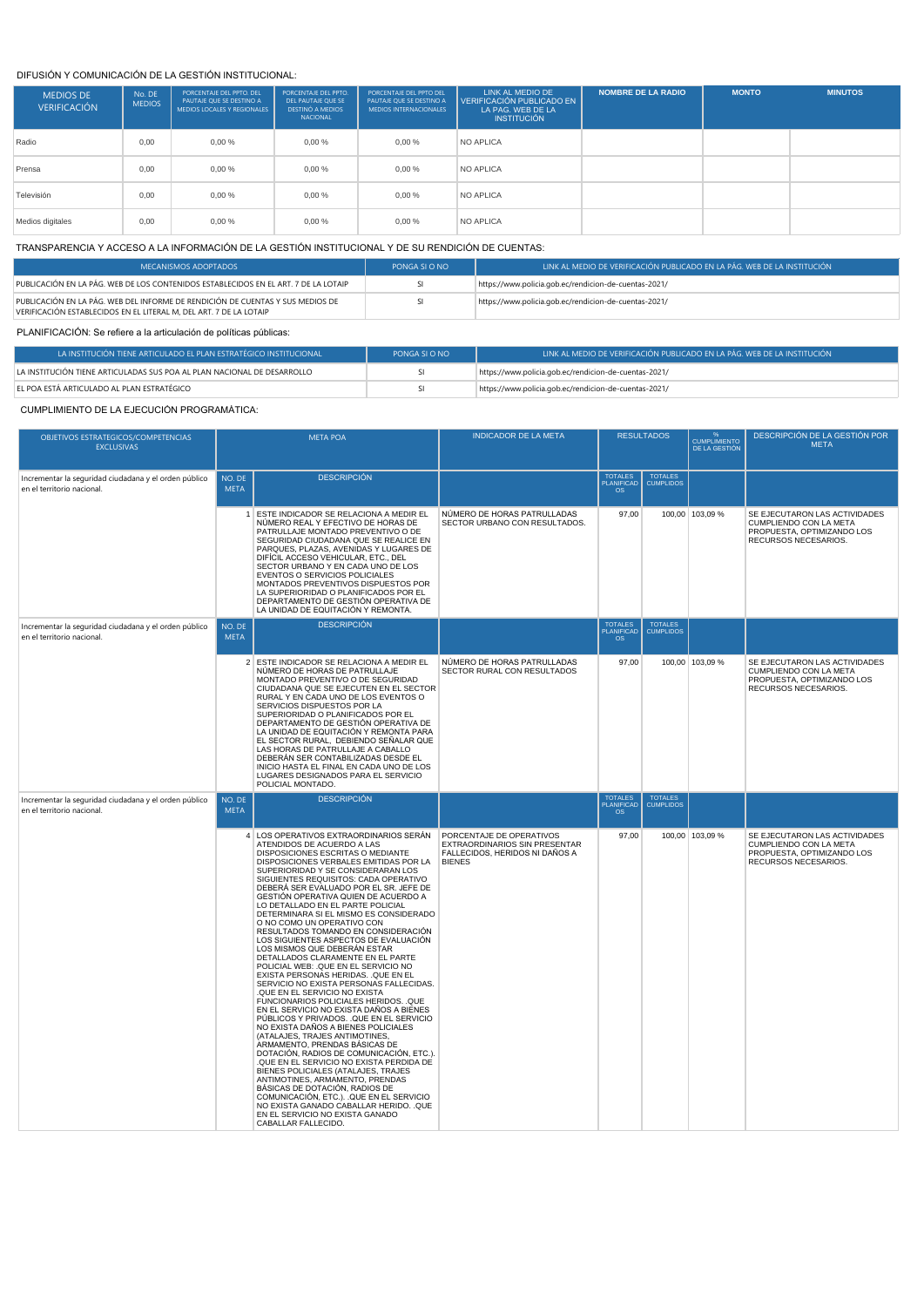| Incrementar la seguridad ciudadana y el orden público<br>en el territorio nacional. | NO. DE<br><b>META</b> | <b>DESCRIPCIÓN</b>                                                                                                                                                                                                                                                                                                                                                                                                                                                                                                                                                                                                                                                                                                                                                                                                                                                                                                                                                                                                                                                                                                                                                                                                                                                                                                                                                                                                                                                                                                                                                                                                                                                                                                                                                                                                                                                                                                                                                                                                                                             |                                                                                         | <b>TOTALES</b><br><b>PLANIFICAD</b><br><b>OS</b> | <b>TOTALES</b><br><b>CUMPLIDOS</b> |                 |                                                                                                               |
|-------------------------------------------------------------------------------------|-----------------------|----------------------------------------------------------------------------------------------------------------------------------------------------------------------------------------------------------------------------------------------------------------------------------------------------------------------------------------------------------------------------------------------------------------------------------------------------------------------------------------------------------------------------------------------------------------------------------------------------------------------------------------------------------------------------------------------------------------------------------------------------------------------------------------------------------------------------------------------------------------------------------------------------------------------------------------------------------------------------------------------------------------------------------------------------------------------------------------------------------------------------------------------------------------------------------------------------------------------------------------------------------------------------------------------------------------------------------------------------------------------------------------------------------------------------------------------------------------------------------------------------------------------------------------------------------------------------------------------------------------------------------------------------------------------------------------------------------------------------------------------------------------------------------------------------------------------------------------------------------------------------------------------------------------------------------------------------------------------------------------------------------------------------------------------------------------|-----------------------------------------------------------------------------------------|--------------------------------------------------|------------------------------------|-----------------|---------------------------------------------------------------------------------------------------------------|
|                                                                                     |                       | 3 ESTE INDICADOR BUSCA MEDIR LA<br>EFECTIVIDAD DEL PERSONAL POLICIAL DE<br>ESTA UNIDAD EN CADA UNO DE LOS<br>SERVICIOS DE PATRULLAJE MONTADO QUE<br>SE REALIZA EN LOS DIFERENTES SECTORES<br>TANTO URBANOS COMO RURALES Y EN LOS<br>EVENTOS EN DONDE PARTICIPE PERSONAL<br>DE SERVIDORES POLICIALES DE LA UNIDAD<br>DE EQUITACIÓN Y REMONTA. CON LA<br>ADMINISTRACIÓN DE ESTE INDICADOR<br>PODREMOS DETERMINAR CUAN EFECTIVA ES<br>LA ACCIÓN DE LA POLICÍA MONTADA EN CADA<br>UNO DE LOS LUGARES A LOS QUE SON<br>DESIGNADOS PARA EL SERVICIO DE<br>PATRULLAJE MONTADO, COADYUVANDO A<br>QUE EN CADA UNO DE DICHOS LUGARES SE<br>DISMINUYA LOS ÍNDICES DELICTUALES<br>MEDIANTE EL REGISTRO Y VERIFICACIÓN DE<br>LAS PERSONAS SOSPECHOSAS QUE<br>TRANSITAN EN LOS DIFERENTES SECTORES<br>Y QUE MUCHAS VECES SON APROVECHADOS<br>POR LOS DELINCUENTES DEBIDO A QUE SE<br>ENCUENTRAN DESOLADOS PARA COMETER<br>ACTOS ILÍCITOS; LA VERIFICACIÓN DE ESTAS<br>PERSONAS SE REALIZAR UTILIZANDO LA<br>HERRAMIENTA TECNOLÓGICA SIIPNE MÓVIL.                                                                                                                                                                                                                                                                                                                                                                                                                                                                                                                                                                                                                                                                                                                                                                                                                                                                                                                                                                                                                            | NÚMERO DE CIUDADANOS<br>VERIFICADOS EN EL SISTEMA SIIPNE<br>MÓVIL                       | 97,00                                            |                                    | 100,00 103,09 % | SE EJECUTARON LAS ACTIVIDADES<br>CUMPLIENDO CON LA META<br>PROPUESTA, OPTIMIZANDO LOS<br>RECURSOS NECESARIOS. |
| Incrementar la seguridad ciudadana y el orden público<br>en el territorio nacional. | NO. DE<br><b>META</b> | <b>DESCRIPCIÓN</b>                                                                                                                                                                                                                                                                                                                                                                                                                                                                                                                                                                                                                                                                                                                                                                                                                                                                                                                                                                                                                                                                                                                                                                                                                                                                                                                                                                                                                                                                                                                                                                                                                                                                                                                                                                                                                                                                                                                                                                                                                                             |                                                                                         | <b>TOTALES</b><br>PLANIFICAD                     | <b>TOTALES</b><br><b>CUMPLIDOS</b> |                 |                                                                                                               |
|                                                                                     |                       | 6 ESTE INDICADOR BUSCA MEDIR LA<br>EFECTIVIDAD DEL PERSONAL POLICIAL DE<br>ESTA UNIDAD EN CADA UNO DE LOS<br>SERVICIOS DE PATRULLAJE MONTADO QUE<br>SE REALIZA EN LOS DIFERENTES SECTORES<br>TANTO URBANOS COMO RURALES Y EN LOS<br>EVENTOS EN DONDE PARTICIPE PERSONAL<br>DE SERVIDORES POLICIALES DE LA JEFATURA<br>OPERATIVA DE POLICÍA MONTADA. CON LA<br>ADMINISTRACIÓN DE ESTE INDICADOR<br>PODREMOS DETERMINAR CUAN EFECTIVA ES<br>LA ACCIÓN DE LA POLICÍA MONTADA EN CADA<br>UNO DE LOS LUGARES A LOS QUE SON<br>DESIGNADOS PARA EL SERVICIO DE<br>PATRULLAJE MONTADO, COADYUVANDO A<br>QUE EN CADA UNO DE DICHOS LUGARES SE<br>DISMINUYA LOS ÍNDICES DELICTUALES<br>MEDIANTE EL REGISTRO Y VERIFICACIÓN DE<br>LAS PERSONAS SOSPECHOSAS QUE<br>TRANSITAN EN LOS DIFERENTES SECTORES<br>Y QUE MUCHAS VECES SON APROVECHADOS<br>POR LOS DELINCUENTES DEBIDO A QUE SE<br>ENCUENTRAN DESOLADOS PARA COMETER<br>ACTOS ILÍCITOS; LA VERIFICACIÓN DE ESTAS<br>PERSONAS SE REALIZAR UTILIZANDO LA<br>HERRAMIENTA TECNOLÓGICA SIIPNE MÓVIL.<br>POR LO TANTO LA EFECTIVIDAD EN ESTE<br>INDICADOR SE VA A MEDIR EN BASE A LOS<br>RESULTADOS QUE SE OBTENGAN DE LAS<br>VERIFICACIONES QUE SE REALICEN EN EL<br>SISTEMA SIIPNE, SIENDO CONSIDERADO<br>ÚNICAMENTE COMO RESULTADO POSITIVO LA<br>DETENCIÓN DEL CIUDADANO CON CUENTAS<br>PENDIENTES CON LA JUSTICIA Y QUE ESTÉN<br>REGISTRADAS EN EL SISTEMAS SIIPNE. O<br>APREHENSIONES EN DELITO FLAGRANTE LAS<br>CUALES DEBEN SER AVALADAS POR LA<br>AUTORIDAD COMPETENTE. PARA LO CUAL<br>LOS SERVIDORES POLICIALES DE ESTA<br>UNIDAD AL INTERVENIR A UN CIUDADANO,<br>LUEGO DE APLICAR TÉCNICAS DE<br>PERFILAMIENTO DEBERÁN<br>OBLIGATORIAMENTE REALIZAR LA<br>VERIFICACIÓN DE LOS DATOS Y<br>ANTECEDENTES PERSONALES MEDIANTE EL<br>USO DE LA HERRAMIENTA SIIPNE SI POSEE<br>BOLETA DE DETENCIÓN O APREHENSIÓN<br>RESPETANDO SIEMPRE LOS DERECHOS<br>HUMANOS Y DERECHOS CONSTITUCIONALES<br>DE LAS PERSONAS Y MEDIANTE ESTE<br>SISTEMA SE DETERMINARA SI EL<br>SOSPECHOSO INTERVENIDO ES INFRACTOR<br>DE LA LEY. | NÚMERO DE RESULTADOS OBTENIDOS<br>POR VERIFICACIONES EN EL SIIPNE<br>MÓVIL. (DETENIDOS) | 97,00                                            |                                    | 100,00 103,09 % | SE EJECUTARON LAS ACTIVIDADES<br>CUMPLIENDO CON LA META<br>PROPUESTA, OPTIMIZANDO LOS<br>RECURSOS NECESARIOS. |
| Incrementar la seguridad ciudadana y el orden público<br>en el territorio nacional. | NO. DE<br><b>META</b> | <b>DESCRIPCIÓN</b>                                                                                                                                                                                                                                                                                                                                                                                                                                                                                                                                                                                                                                                                                                                                                                                                                                                                                                                                                                                                                                                                                                                                                                                                                                                                                                                                                                                                                                                                                                                                                                                                                                                                                                                                                                                                                                                                                                                                                                                                                                             |                                                                                         | <b>TOTALES</b><br><b>PLANIFICAD</b><br><b>OS</b> | TOTALES<br>CUMPLIDOS               |                 |                                                                                                               |
|                                                                                     |                       | 7 ESTE INDICADOR BUSCA MEDIR EL<br>PORCENTAJE DE SERVIDORES POLICIALES DE POLICIALES CAPACITADOS<br>LA JEFATURA OPERATIVA DE POLICÍA<br>MONTADA QUE HAN SIDO CAPACITADOS O<br>QUE PARTICIPARAN EN REENTRENAMIENTOS<br>PLANIFICADOS O COORDINADOS POR EL<br>DEPARTAMENTO DE CAPACITACIÓN DE LA<br>JEFATURA OPERATIVA DE POLICÍA MONTADA,<br>DURANTE ESTE PERIODO. PARA LO CUAL EL<br>DEPARTAMENTO DE CAPACITACIÓN<br>PLANIFICARA, COORDINARA Y EJECUTARA EL<br>PLAN DE CAPACITACIÓN TOMANDO EN<br>CONSIDERACIÓN LAS DIFERENTES<br>TEMÁTICAS ÚTILES E INDISPENSABLES PARA<br>QUE EL PERSONAL POLICIAL PUEDA<br>EJECUTAR DE MANERA EFICIENTE EL<br>SERVICIO POLICIAL MONTADO AL QUE SON<br>DESIGNADOS DIARIAMENTE. SE<br>CONSIDERARAN CAPACITACIONES<br>ÚNICAMENTE PLANIFICADAS O COORDINADAS<br>POR EL DEPARTAMENTO DE CAPACITACIÓN<br>DE ESTA UNIDAD, NO SE TOMARAN EN<br>CUENTA LAS CAPACITACIONES ANUALES<br>PLANIFICADAS POR LA DNE. DE LA MISMA<br>MANERA SERÁ QUIEN ELABORE Y REMITA EL<br>RESPECTIVO INFORME AL COMANDO DE ESTA<br>UNIDAD PARA EL REGISTRO EN LA<br>HERRAMIENTA GPR.                                                                                                                                                                                                                                                                                                                                                                                                                                                                                                                                                                                                                                                                                                                                                                                                                                                                                                                                                                      | PORCENTAJE DE SERVIDORES                                                                | 97,00                                            |                                    | 100,00 103,09 % | SE EJECUTARON LAS ACTIVIDADES<br>CUMPLIENDO CON LA META<br>PROPUESTA, OPTIMIZANDO LOS<br>RECURSOS NECESARIOS. |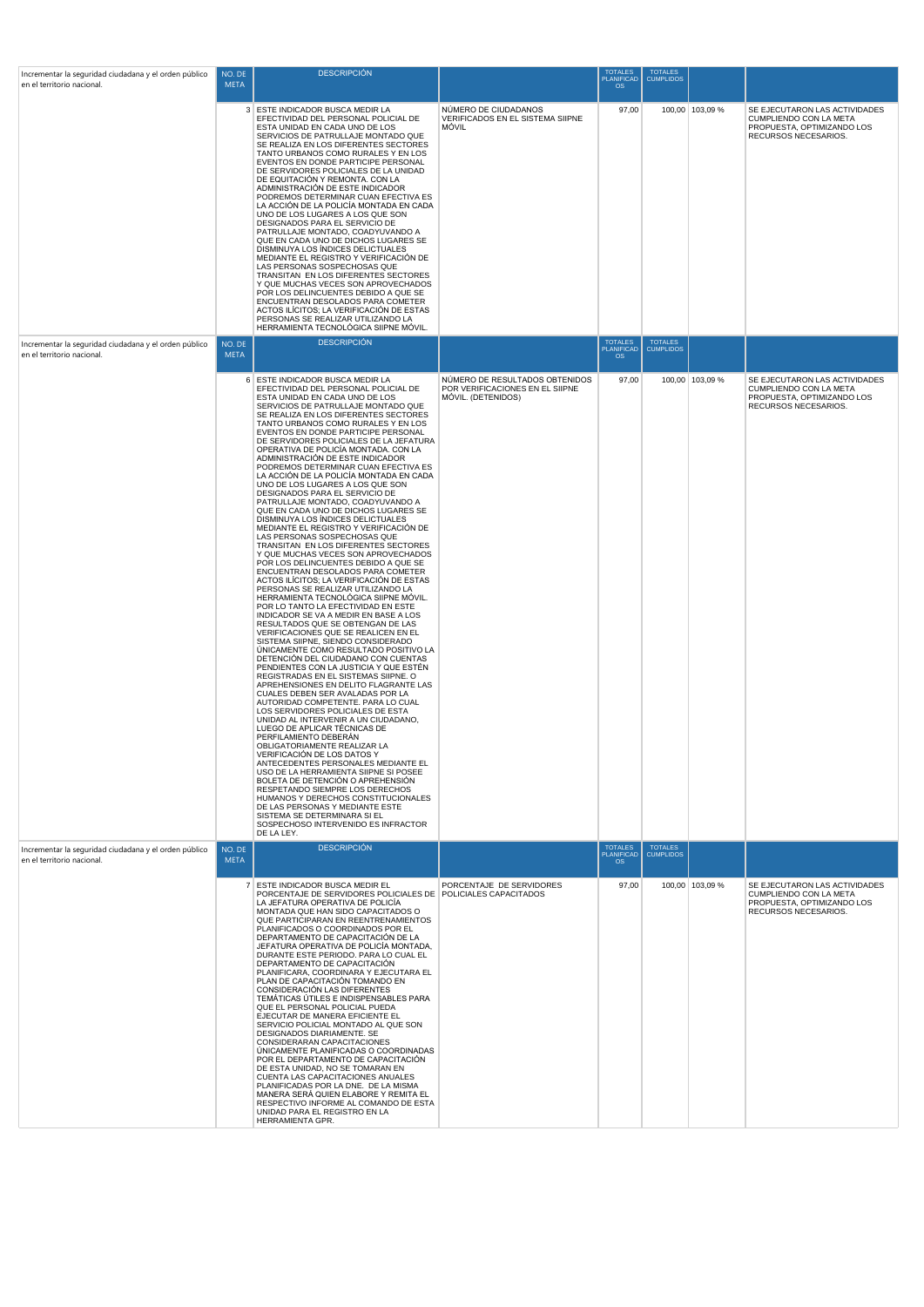| Incrementar la seguridad ciudadana y el orden público                               | NO. DE                | <b>DESCRIPCIÓN</b>                                                                                                                                                                                                                                                                                                                                                                                                                                                                                                                                                                                                                                                                                                                                                                                                                                                                                                                                                                                                                                                                                                                                                                                                                                                                                                                                                        |                                                                                                         | <b>TOTALES</b><br><b>PLANIFICAD</b>       | <b>TOTALES</b><br><b>CUMPLIDOS</b> |                 |                                                                                                               |
|-------------------------------------------------------------------------------------|-----------------------|---------------------------------------------------------------------------------------------------------------------------------------------------------------------------------------------------------------------------------------------------------------------------------------------------------------------------------------------------------------------------------------------------------------------------------------------------------------------------------------------------------------------------------------------------------------------------------------------------------------------------------------------------------------------------------------------------------------------------------------------------------------------------------------------------------------------------------------------------------------------------------------------------------------------------------------------------------------------------------------------------------------------------------------------------------------------------------------------------------------------------------------------------------------------------------------------------------------------------------------------------------------------------------------------------------------------------------------------------------------------------|---------------------------------------------------------------------------------------------------------|-------------------------------------------|------------------------------------|-----------------|---------------------------------------------------------------------------------------------------------------|
| en el territorio nacional                                                           | <b>META</b>           |                                                                                                                                                                                                                                                                                                                                                                                                                                                                                                                                                                                                                                                                                                                                                                                                                                                                                                                                                                                                                                                                                                                                                                                                                                                                                                                                                                           |                                                                                                         | <b>OS</b>                                 |                                    |                 |                                                                                                               |
|                                                                                     |                       | 5 LOS OPERATIVOS ESPECIALES SERÁN<br>ATENDIDOS DE ACUERDO A LAS<br>DISPOSICIONES ESCRITAS O MEDIANTE<br>DISPOSICIONES VERBALES EMITIDAS POR LA<br>SUPERIORIDAD Y SE CONSIDERARAN LOS<br>SIGUIENTES REQUISITOS: CADA OPERATIVO<br>DEBERÁ SER EVALUADO POR EL SR. JEFE DE<br>GESTIÓN OPERATIVA QUIEN DE ACUERDO A<br>LO DETALLADO EN EL PARTE POLICIAL<br>DETERMINARA SI EL MISMO ES CONSIDERADO<br>O NO COMO UN OPERATIVO CON<br>RESULTADOS TOMANDO EN CONSIDERACIÓN<br>LOS SIGUIENTES ASPECTOS DE EVALUACIÓN<br>LOS MISMOS QUE DEBERÁN ESTAR<br>DETALLADOS CLARAMENTE EN EL PARTE<br>POLICIAL WEB: . QUE EN EL SERVICIO NO<br>EXISTA PERSONAS HERIDAS. QUE EN EL<br>SERVICIO NO EXISTA PERSONAS FALLECIDAS.<br>QUE EN EL SERVICIO NO EXISTA<br>FUNCIONARIOS POLICIALES HERIDOS. . QUE<br>EN EL SERVICIO NO EXISTA DAÑOS A BIENES<br>PÚBLICOS Y PRIVADOS. QUE EN EL SERVICIO<br>NO EXISTA DAÑOS A BIENES POLICIALES<br>(ATALAJES, TRAJES ANTIMOTINES,<br>ARMAMENTO, PRENDAS BÁSICAS DE<br>DOTACIÓN, RADIOS DE COMUNICACIÓN, ETC.).<br>QUE EN EL SERVICIO NO EXISTA PERDIDA DE<br>BIENES POLICIALES (ATALAJES, TRAJES<br>ANTIMOTINES, ARMAMENTO, PRENDAS<br>BÁSICAS DE DOTACIÓN, RADIOS DE<br>COMUNICACIÓN, ETC.). QUE EN EL SERVICIO<br>NO EXISTA GANADO CABALLAR HERIDO. . QUE<br>EN EL SERVICIO NO EXISTA GANADO<br>CABALLAR FALLECIDO.                                  | PORCENTAJE DE OPERATIVOS<br>ESPECIALES SIN PRESENTAR<br>FALLECIDOS, HERIDOS NI DAÑOS A<br><b>BIENES</b> | 97,00                                     |                                    | 100,00 103,09 % | SE EJECUTARON LAS ACTIVIDADES<br>CUMPLIENDO CON LA META<br>PROPUESTA, OPTIMIZANDO LOS<br>RECURSOS NECESARIOS. |
| Incrementar la seguridad ciudadana y el orden público<br>en el territorio nacional  | NO. DE<br><b>META</b> | <b>DESCRIPCIÓN</b>                                                                                                                                                                                                                                                                                                                                                                                                                                                                                                                                                                                                                                                                                                                                                                                                                                                                                                                                                                                                                                                                                                                                                                                                                                                                                                                                                        |                                                                                                         | <b>TOTALES</b><br>PLANIFICAD<br><b>OS</b> | <b>TOTALES</b><br><b>CUMPLIDOS</b> |                 |                                                                                                               |
|                                                                                     |                       | 8 CON ESTE INDICADOR SE PRETENDE MEDIR<br>LA CANTIDAD DE GANADO CABALLAR<br>CONSIDERADO APTO PARA EL SERVICIO<br>POLICIAL MONTADO (OPERATIVO) QUE HA<br>PARTICIPADO EN LAS CAPACITACIONES Y/O<br>REENTRENAMIENTOS QUE HA PANIFICADO EL<br>DEPARTAMENTO DE CAPACITACIÓN DE LA<br>JEFATURA OPERATIVA DE POLICÍA MONTADA,<br>CON EL FIN DE LOGRAR QUE TANTO EL JINETE<br>COMO EL GANADO CABALLAR SE<br>ENCUENTREN ACTUALIZADOS EN SUS<br>CONOCIMIENTOS Y APTOS PARA LAS<br>EXIGENCIAS DEL SERVICIO POLICIAL<br>MONTADO TANTO PREVENTIVO COMO DE<br>CONTROL DEL ORDEN PÚBLICO, YA QUE AL<br>CONTAR CON GANADO CABALLAR<br>ADESTRADO SE LOGRARA EJECUTAR UN<br>SERVICIO DE PATRULLAJE MONTADO<br>EFICIENTE. EL ÁREA HÍPICA DE ESTA UNIDAD<br>EN COORDINACIÓN CON EL ÁREA DE<br>CAPACITACIÓN SERÁ QUIEN ELABORE Y<br>ENTREGUE EL LISTADO DE CABALLOS<br>OPERATIVOS QUE SON APTOS PARA EL<br>PROCESO DE ADIESTRAMIENTO EN<br>PROCEDMIENTOS POLICIALES MONTADO. EL<br>DEPARTAMENTO DE CAPACITACIÓN LLEVARA<br>EL REGISTRO DEL GANADO CABALLAR<br>OPERATIVO QUE ES DESIGNADO POR PARTE<br>DEL ÁREA HÍPICA PARA LAS CAPACITACIONES<br>Y REENTRENAMIENTOS PLANIFICADOS Y<br>SERÁ QUIEN ELABORE EL RESPECTIVO<br>INFORME SEMESTRAL DE REENTRENAMIENTO<br>DE GANADO CABALLAR Y LO REMITIRÁ AL<br>COMANDO DE ESTA UNIDAD PARA EL<br>INGRESO DE LA INFORMACIÓN EN LA<br>HERRAMIENTA GPR. | PORCENTAJE DE CABALLOS<br>OPERATIVOS ADIESTRADOS EN<br>PROCEDIMIENTOS POLICIALES<br><b>MONTADOS</b>     | 97,00                                     |                                    | 100,00 103,09 % | SE EJECUTARON LAS ACTIVIDADES<br>CUMPLIENDO CON LA META<br>PROPUESTA, OPTIMIZANDO LOS<br>RECURSOS NECESARIOS. |
| Incrementar la seguridad ciudadana y el orden público<br>en el territorio nacional. | NO. DE<br><b>META</b> | <b>DESCRIPCIÓN</b>                                                                                                                                                                                                                                                                                                                                                                                                                                                                                                                                                                                                                                                                                                                                                                                                                                                                                                                                                                                                                                                                                                                                                                                                                                                                                                                                                        |                                                                                                         | <b>TOTALES</b><br>PLANIFICAD              | TOTALES<br>CUMPLIDOS               |                 |                                                                                                               |
|                                                                                     |                       | 9 ESTE INDICADOR BUSCA MEDIR EL NÚMERO<br>DE ARMAS BLANCAS QUE SON DECOMISADAS DECOMISADAS<br>POR EL PERSONAL POLICIAL QUE REALIZA EL<br>SERVICIO DE PATRULLAJE MONTADO EN LOS<br>DIFERENTES SECTORES QUE SON<br>ASIGNADOS PARA EL CUMPLIMIENTO DE LA<br>MISIÓN CONSTITUCIONAL; QUIENES LUEGO<br>DEL PERFILAMIENTO VISUAL DE LAS<br>PERSONAS SOSPECHOSAS PROCEDEN A<br>REALIZAR UN REGISTRO MINUCIOSO<br>CORPORAL DEL MISMO Y QUE PRODUCTO DE<br>ELLO SE DECOMISE UN ARMA BLANCA CON LA<br>CUAL SE PUEDEN COMETER VARIOS DELITOS.<br>PARA LA CONTABILIDAD DEL NÚMERO DE<br>ARMAS BLANCAS SE CONSIDERARA TODO<br>ARMA CON LA CUAL SE PUEDA CAUSAR DAÑO<br>FÍSICO, LESIONES O INCLUSO LA MUERTE A<br>LAS PERSONAS, PARA ESTO DEBERÁ<br>CONSTAR EN EL PARTE POLICIAL ELABORADO<br>POR EL SERVIDOR POLICIAL QUE REALIZA EL<br>DECOMISO Y QUE LUEGO DE ADOPTAR EL<br>RESPECTIVO PROCEDIMIENTO EL ARMA<br>BLANCA HAYA SIDO INGRESADA A LAS<br>BODEGAS DEL RASTRILLO DE ESTA UNIDAD<br>CON LA DEBIDA ACTA DE ENTREGA Y<br>RECEPCIÓN.                                                                                                                                                                                                                                                                                                                                             | NÚMERO DE ARMAS BLANCAS                                                                                 | 97,00                                     |                                    | 100,00 103,09 % | SE EJECUTARON LAS ACTIVIDADES<br>CUMPLIENDO CON LA META<br>PROPUESTA, OPTIMIZANDO LOS<br>RECURSOS NECESARIOS. |
|                                                                                     |                       |                                                                                                                                                                                                                                                                                                                                                                                                                                                                                                                                                                                                                                                                                                                                                                                                                                                                                                                                                                                                                                                                                                                                                                                                                                                                                                                                                                           | TOTAL % CUMPLIMIENTO DE LA GESTIÓN:                                                                     |                                           |                                    | 103,09%         |                                                                                                               |

CUMPLIMIENTO DE LA EJECUCIÓN PRESUPUESTARIA: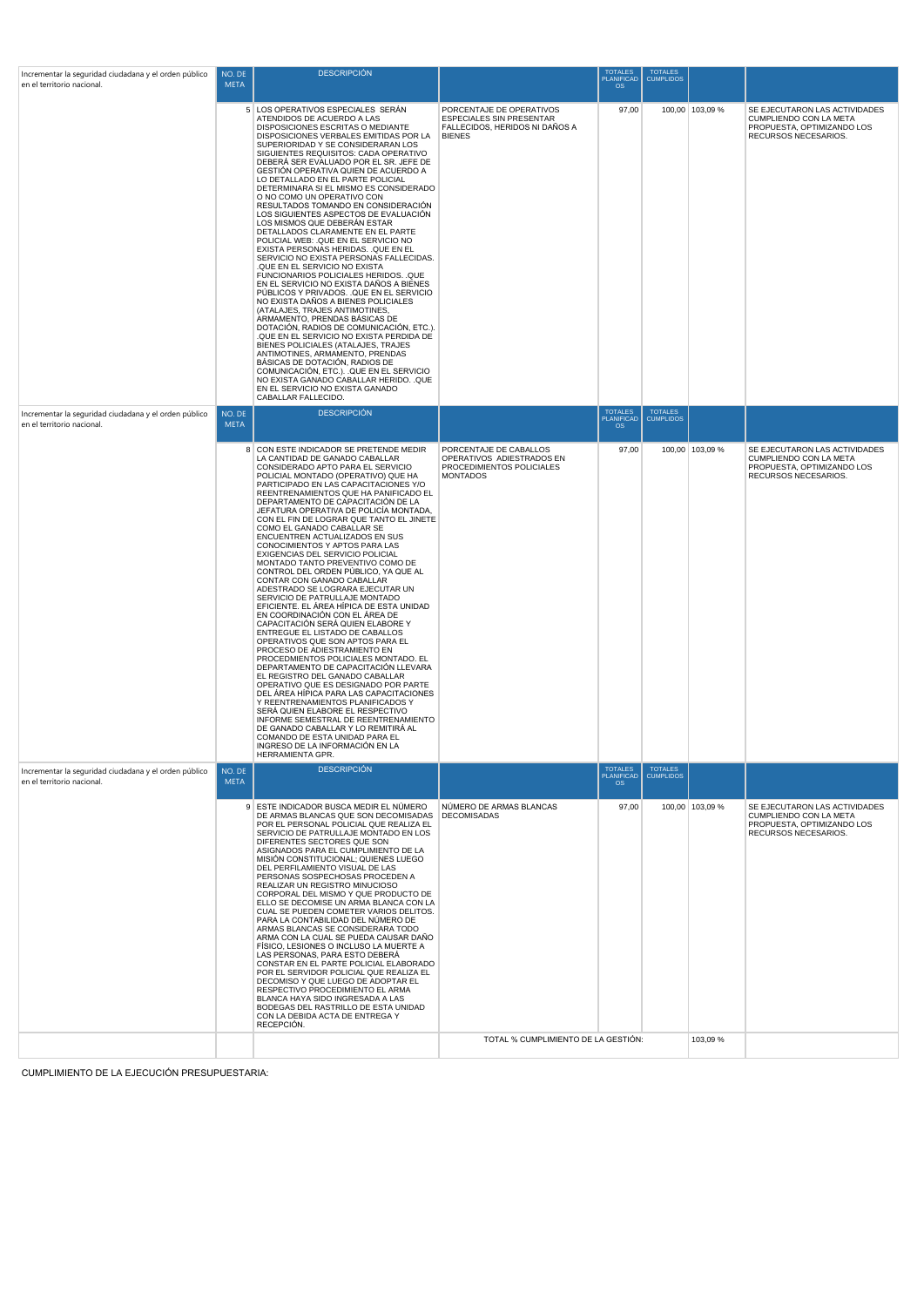| <b>TIPO</b> | <b>DESCRIPCIÓN</b>                                                                                                                                                                                                                                                                                                                                                                                                                                                                                                                                                                                                                                                                                                                                                                                                                                                                                                                                                                                                                                                                                                                                                                                                                                                                                                                | PRESUPUESTO PLANIFICADO | % CUMPLIMIENTO DE<br><b>PRESUPUESTO</b><br>LA GESTIÓN<br><b>EJECUTADO</b> |        | LINK AL MEDIO DE VERIFICACIÓN PUBLICADO EN LA PÁG.<br>WEB DE LA INSTITUCIÓN            |
|-------------|-----------------------------------------------------------------------------------------------------------------------------------------------------------------------------------------------------------------------------------------------------------------------------------------------------------------------------------------------------------------------------------------------------------------------------------------------------------------------------------------------------------------------------------------------------------------------------------------------------------------------------------------------------------------------------------------------------------------------------------------------------------------------------------------------------------------------------------------------------------------------------------------------------------------------------------------------------------------------------------------------------------------------------------------------------------------------------------------------------------------------------------------------------------------------------------------------------------------------------------------------------------------------------------------------------------------------------------|-------------------------|---------------------------------------------------------------------------|--------|----------------------------------------------------------------------------------------|
| META        | ESTE INDICADOR BUSCA MEDIR EL NÚMERO DE<br>ARMAS BLANCAS QUE SON DECOMISADAS POR EL<br>PERSONAL POLICIAL QUE REALIZA EL SERVICIO DE<br>PATRULLAJE MONTADO EN LOS DIFERENTES<br>SECTORES QUE SON ASIGNADOS PARA EL<br>CUMPLIMIENTO DE LA MISIÓN CONSTITUCIONAL;<br>QUIENES LUEGO DEL PERFILAMIENTO VISUAL DE<br>LAS PERSONAS SOSPECHOSAS PROCEDEN A<br>REALIZAR UN REGISTRO MINUCIOSO CORPORAL<br>DEL MISMO Y QUE PRODUCTO DE ELLO SE<br>DECOMISE UN ARMA BLANCA CON LA CUAL SE<br>PUEDEN COMETER VARIOS DELITOS. PARA LA<br>CONTABILIDAD DEL NÚMERO DE ARMAS BLANCAS<br>SE CONSIDERARA TODO ARMA CON LA CUAL SE<br>PUEDA CAUSAR DAÑO FÍSICO, LESIONES O<br>INCLUSO LA MUERTE A LAS PERSONAS, PARA ESTO<br>DEBERÁ CONSTAR EN EL PARTE POLICIAL<br>ELABORADO POR EL SERVIDOR POLICIAL QUE<br>REALIZA EL DECOMISO Y QUE LUEGO DE ADOPTAR<br>EL RESPECTIVO PROCEDIMIENTO EL ARMA BLANCA<br>HAYA SIDO INGRESADA A LAS BODEGAS DEL<br>RASTRILLO DE ESTA UNIDAD CON LA DEBIDA ACTA<br>DE ENTREGA Y RECEPCIÓN.                                                                                                                                                                                                                                                                                                                            | \$504.673,16            | \$504.652,00                                                              | 200,00 | https://drive.google.com/file/d/1_XG-Oqh0zpYu-nc8ETHYm-<br>JeXg5PFnPd/view?usp=sharing |
| META        | ESTE INDICADOR SE RELACIONA A MEDIR EL<br>NÚMERO DE HORAS DE PATRULLAJE MONTADO<br>PREVENTIVO O DE SEGURIDAD CIUDADANA QUE SE<br>EJECUTEN EN EL SECTOR RURAL Y EN CADA UNO<br>DE LOS EVENTOS O SERVICIOS DISPUESTOS POR<br>LA SUPERIORIDAD O PLANIFICADOS POR EL<br>DEPARTAMENTO DE GESTIÓN OPERATIVA DE LA<br>UNIDAD DE EQUITACIÓN Y REMONTA PARA EL<br>SECTOR RURAL, DEBIENDO SEÑALAR QUE LAS<br>HORAS DE PATRULLAJE A CABALLO DEBERÁN SER<br>CONTABILIZADAS DESDE EL INICIO HASTA EL FINAL<br>EN CADA UNO DE LOS LUGARES DESIGNADOS<br>PARA EL SERVICIO POLICIAL MONTADO.                                                                                                                                                                                                                                                                                                                                                                                                                                                                                                                                                                                                                                                                                                                                                      | \$504.673,16            | \$504.652,00                                                              | 100,00 | https://drive.google.com/file/d/1_XG-Oqh0zpYu-nc8ETHYm-<br>JeXg5PFnPd/view?usp=sharing |
| META        | LOS OPERATIVOS EXTRAORDINARIOS SERÁN<br>ATENDIDOS DE ACUERDO A LAS DISPOSICIONES<br>ESCRITAS O MEDIANTE DISPOSICIONES VERBALES<br>EMITIDAS POR LA SUPERIORIDAD Y SE<br>CONSIDERARAN LOS SIGUIENTES REQUISITOS:<br>CADA OPERATIVO DEBERÁ SER EVALUADO POR EL<br>SR. JEFE DE GESTIÓN OPERATIVA QUIEN DE<br>ACUERDO A LO DETALLADO EN EL PARTE POLICIAL<br>DETERMINARA SI EL MISMO ES CONSIDERADO O NO<br>COMO UN OPERATIVO CON RESULTADOS<br>TOMANDO EN CONSIDERACIÓN LOS SIGUIENTES<br>ASPECTOS DE EVALUACIÓN LOS MISMOS QUE<br>DEBERÁN ESTAR DETALLADOS CLARAMENTE EN EL<br>PARTE POLICIAL WEB: . QUE EN EL SERVICIO NO<br>EXISTA PERSONAS HERIDAS. . QUE EN EL SERVICIO<br>NO EXISTA PERSONAS FALLECIDAS. . QUE EN EL<br>SERVICIO NO EXISTA FUNCIONARIOS POLICIALES<br>HERIDOS. QUE EN EL SERVICIO NO EXISTA DAÑOS<br>A BIENES PÚBLICOS Y PRIVADOS. QUE EN EL<br>SERVICIO NO EXISTA DAÑOS A BIENES POLICIALES<br>(ATALAJES, TRAJES ANTIMOTINES, ARMAMENTO,<br>PRENDAS BÁSICAS DE DOTACIÓN, RADIOS DE<br>COMUNICACIÓN, ETC.). QUE EN EL SERVICIO NO<br>EXISTA PERDIDA DE BIENES POLICIALES<br>(ATALAJES, TRAJES ANTIMOTINES, ARMAMENTO,<br>PRENDAS BÁSICAS DE DOTACIÓN, RADIOS DE<br>COMUNICACIÓN, ETC.). QUE EN EL SERVICIO NO<br>EXISTA GANADO CABALLAR HERIDO. . QUE EN EL<br>SERVICIO NO EXISTA GANADO CABALLAR<br>FALLECIDO. | \$504.673,16            | \$504.652,00                                                              | 100,00 | https://drive.google.com/file/d/1_XG-Oqh0zpYu-nc8ETHYm-<br>JeXg5PFnPd/view?usp=sharing |
| META        | ESTE INDICADOR BUSCA MEDIR LA EFECTIVIDAD<br>DEL PERSONAL POLICIAL DE ESTA UNIDAD EN CADA<br>UNO DE LOS SERVICIOS DE PATRULLAJE MONTADO<br>QUE SE REALIZA EN LOS DIFERENTES SECTORES<br>TANTO URBANOS COMO RURALES Y EN LOS<br>EVENTOS EN DONDE PARTICIPE PERSONAL DE<br>SERVIDORES POLICIALES DE LA LINIDAD DE<br>EQUITACIÓN Y REMONTA, CON LA ADMINISTRACIÓN<br>DE ESTE INDICADOR PODREMOS DETERMINAR<br>CUAN EFECTIVA ES LA ACCIÓN DE LA POLICÍA<br>MONTADA EN CADA UNO DE LOS LUGARES A LOS<br>QUE SON DESIGNADOS PARA EL SERVICIO DE<br>PATRULLAJE MONTADO, COADYUVANDO A QUE EN<br>CADA UNO DE DICHOS LUGARES SE DISMINUYA<br>LOS ÍNDICES DELICTUALES MEDIANTE EL<br>REGISTRO Y VERIFICACIÓN DE LAS PERSONAS<br>SOSPECHOSAS QUE TRANSITAN EN LOS<br>DIFERENTES SECTORES Y QUE MUCHAS VECES<br>SON APROVECHADOS POR LOS DELINCUENTES<br>DEBIDO A QUE SE ENCUENTRAN DESOLADOS PARA<br>COMETER ACTOS ILÍCITOS; LA VERIFICACIÓN DE<br>ESTAS PERSONAS SE REALIZAR UTILIZANDO LA<br>HERRAMIENTA TECNOLÓGICA SIIPNE MÓVIL.                                                                                                                                                                                                                                                                                                         | \$504.673,16            | \$504.652,00                                                              | 100,00 | https://drive.google.com/file/d/1 XG-Oqh0zpYu-nc8ETHYm-<br>JeXg5PFnPd/view?usp=sharing |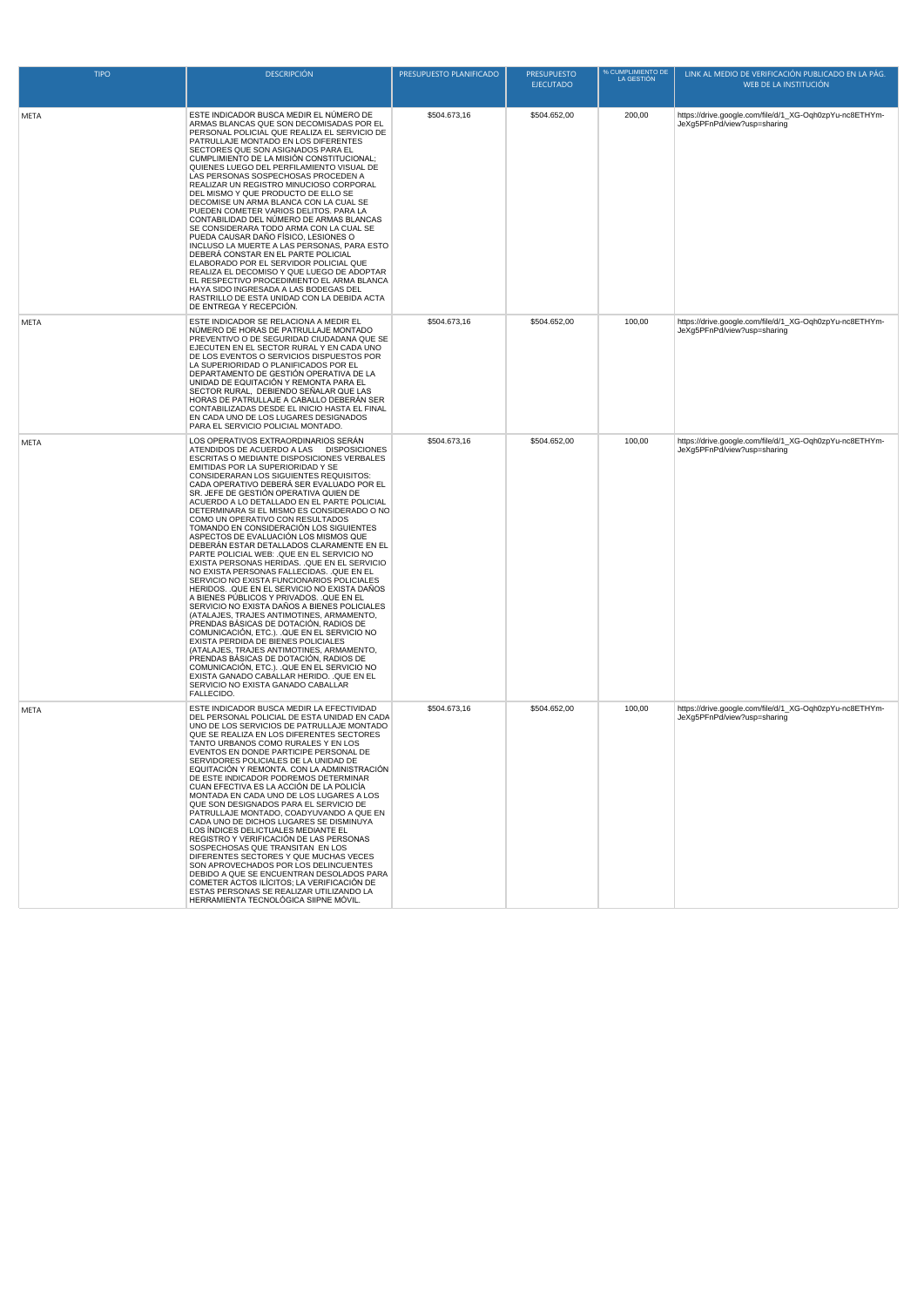| META | ESTE INDICADOR BUSCA MEDIR LA EFECTIVIDAD<br>DEL PERSONAL POLICIAL DE ESTA UNIDAD EN CADA<br>UNO DE LOS SERVICIOS DE PATRULLAJE MONTADO<br>QUE SE REALIZA EN LOS DIFERENTES SECTORES<br>TANTO URBANOS COMO RURALES Y EN LOS<br>EVENTOS EN DONDE PARTICIPE PERSONAL DE<br>SERVIDORES POLICIALES DE LA JEFATURA<br>OPERATIVA DE POLICÍA MONTADA. CON LA<br>ADMINISTRACIÓN DE ESTE INDICADOR PODREMOS<br>DETERMINAR CUAN EFECTIVA ES LA ACCIÓN DE LA<br>POLICÍA MONTADA EN CADA UNO DE LOS LUGARES<br>A LOS QUE SON DESIGNADOS PARA EL SERVICIO<br>DE PATRULLAJE MONTADO, COADYUVANDO A QUE<br>EN CADA UNO DE DICHOS LUGARES SE DISMINUYA<br>LOS ÍNDICES DELICTUALES MEDIANTE EL<br>REGISTRO Y VERIFICACIÓN DE LAS PERSONAS<br>SOSPECHOSAS QUE TRANSITAN EN LOS<br>DIFERENTES SECTORES Y QUE MUCHAS VECES<br>SON APROVECHADOS POR LOS DELINCUENTES<br>DEBIDO A QUE SE ENCUENTRAN DESOLADOS PARA<br>COMETER ACTOS ILÍCITOS; LA VERIFICACIÓN DE<br>ESTAS PERSONAS SE REALIZAR UTILIZANDO LA<br>HERRAMIENTA TECNOLÓGICA SIIPNE MÓVIL. POR<br>LO TANTO LA EFECTIVIDAD EN ESTE INDICADOR SE<br>VA A MEDIR EN BASE A LOS RESULTADOS QUE SE<br>OBTENGAN DE LAS VERIFICACIONES QUE SE<br>REALICEN EN EL SISTEMA SIIPNE, SIENDO<br>CONSIDERADO ÚNICAMENTE COMO RESULTADO<br>POSITIVO LA DETENCIÓN DEL CIUDADANO CON<br>CUENTAS PENDIENTES CON LA JUSTICIA Y QUE<br>ESTÉN REGISTRADAS EN EL SISTEMAS SIIPNE. O<br>APREHENSIONES EN DELITO FLAGRANTE LAS<br>CUALES DEBEN SER AVALADAS POR LA AUTORIDAD<br>COMPETENTE. PARA LO CUAL LOS SERVIDORES<br>POLICIALES DE ESTA UNIDAD AL INTERVENIR A UN<br>CIUDADANO, LUEGO DE APLICAR TÉCNICAS DE<br>PERFILAMIENTO DEBERÁN OBLIGATORIAMENTE<br>REALIZAR LA VERIFICACIÓN DE LOS DATOS Y<br>ANTECEDENTES PERSONALES MEDIANTE EL USO<br>DE LA HERRAMIENTA SIIPNE SI POSEE BOLETA DE<br>DETENCIÓN O APREHENSIÓN RESPETANDO<br>SIEMPRE LOS DERECHOS HUMANOS Y DERECHOS<br>CONSTITUCIONALES DE LAS PERSONAS Y<br>MEDIANTE ESTE SISTEMA SE DETERMINARA SI EL<br>SOSPECHOSO INTERVENIDO ES INFRACTOR DE LA<br>LEY. | \$504.673,16 | \$504.652,00 | 100,00 | https://drive.google.com/file/d/1_XG-Oqh0zpYu-nc8ETHYm-<br>JeXg5PFnPd/view?usp=sharing |
|------|-----------------------------------------------------------------------------------------------------------------------------------------------------------------------------------------------------------------------------------------------------------------------------------------------------------------------------------------------------------------------------------------------------------------------------------------------------------------------------------------------------------------------------------------------------------------------------------------------------------------------------------------------------------------------------------------------------------------------------------------------------------------------------------------------------------------------------------------------------------------------------------------------------------------------------------------------------------------------------------------------------------------------------------------------------------------------------------------------------------------------------------------------------------------------------------------------------------------------------------------------------------------------------------------------------------------------------------------------------------------------------------------------------------------------------------------------------------------------------------------------------------------------------------------------------------------------------------------------------------------------------------------------------------------------------------------------------------------------------------------------------------------------------------------------------------------------------------------------------------------------------------------------------------------------------------------------------------------------------------------------------------------------------------------|--------------|--------------|--------|----------------------------------------------------------------------------------------|
| META | ESTE INDICADOR BUSCA MEDIR EL PORCENTAJE<br>DE SERVIDORES POLICIALES DE LA JEFATURA<br>OPERATIVA DE POLICÍA MONTADA QUE HAN SIDO<br>CAPACITADOS O QUE PARTICIPARAN EN<br>REENTRENAMIENTOS PLANIFICADOS O<br>COORDINADOS POR EL DEPARTAMENTO DE<br>CAPACITACIÓN DE LA JEFATURA OPERATIVA DE<br>POLICÍA MONTADA, DURANTE ESTE PERIODO. PARA<br>LO CUAL EL DEPARTAMENTO DE CAPACITACIÓN<br>PLANIFICARA, COORDINARA Y EJECUTARA EL PLAN<br>DE CAPACITACIÓN TOMANDO EN CONSIDERACIÓN<br>LAS DIFERENTES TEMÁTICAS ÚTILES E<br>INDISPENSABLES PARA QUE EL PERSONAL<br>POLICIAL PUEDA EJECUTAR DE MANERA EFICIENTE<br>EL SERVICIO POLICIAL MONTADO AL QUE SON<br>DESIGNADOS DIARIAMENTE. SE CONSIDERARAN<br>CAPACITACIONES ÚNICAMENTE PLANIFICADAS O<br>COORDINADAS POR EL DEPARTAMENTO DE<br>CAPACITACIÓN DE ESTA UNIDAD, NO SE TOMARAN<br>EN CUENTA LAS CAPACITACIONES ANUALES<br>PLANIFICADAS POR LA DNE. DE LA MISMA MANERA<br>SERÁ QUIEN ELABORE Y REMITA EL RESPECTIVO<br>INFORME AL COMANDO DE ESTA UNIDAD PARA EL<br>REGISTRO EN LA HERRAMIENTA GPR.                                                                                                                                                                                                                                                                                                                                                                                                                                                                                                                                                                                                                                                                                                                                                                                                                                                                                                                                                                                    | \$504.673,16 | \$504.652,00 | 100,00 | https://drive.google.com/file/d/1_XG-Oqh0zpYu-nc8ETHYm-<br>JeXg5PFnPd/view?usp=sharing |
| META | LOS OPERATIVOS ESPECIALES SERÁN ATENDIDOS<br>DE ACUERDO A LAS DISPOSICIONES ESCRITAS O<br>MEDIANTE DISPOSICIONES VERBALES EMITIDAS<br>POR LA SUPERIORIDAD Y SE CONSIDERARAN LOS<br>SIGUIENTES REQUISITOS: CADA OPERATIVO<br>DEBERÁ SER EVALUADO POR EL SR. JEFE DE<br>GESTIÓN OPERATIVA QUIEN DE ACUERDO A LO<br>DETALLADO EN EL PARTE POLICIAL DETERMINARA<br>SI EL MISMO ES CONSIDERADO O NO COMO UN<br>OPERATIVO CON RESULTADOS TOMANDO EN<br>CONSIDERACIÓN LOS SIGUIENTES ASPECTOS DE<br>EVALUACIÓN LOS MISMOS QUE DEBERÁN ESTAR<br>DETALLADOS CLARAMENTE EN EL PARTE POLICIAL<br>WEB: .QUE EN EL SERVICIO NO EXISTA PERSONAS<br>HERIDAS. . QUE EN EL SERVICIO NO EXISTA<br>PERSONAS FALLECIDAS. . QUE EN EL SERVICIO NO<br>EXISTA FUNCIONARIOS POLICIALES HERIDOS. . QUE<br>EN EL SERVICIO NO EXISTA DAÑOS A BIENES<br>PÚBLICOS Y PRIVADOS. QUE EN EL SERVICIO NO<br>EXISTA DAÑOS A BIENES POLICIALES (ATALAJES,<br>TRAJES ANTIMOTINES, ARMAMENTO, PRENDAS<br>BÁSICAS DE DOTACIÓN, RADIOS DE<br>COMUNICACIÓN, ETC.). QUE EN EL SERVICIO NO<br>EXISTA PERDIDA DE BIENES POLICIALES<br>(ATALAJES, TRAJES ANTIMOTINES, ARMAMENTO,<br>PRENDAS BÁSICAS DE DOTACIÓN, RADIOS DE<br>COMUNICACIÓN, ETC.). QUE EN EL SERVICIO NO<br>EXISTA GANADO CABALLAR HERIDO. . QUE EN EL<br>SERVICIO NO EXISTA GANADO CABALLAR<br>FALLECIDO.                                                                                                                                                                                                                                                                                                                                                                                                                                                                                                                                                                                                                                                                                                           | \$504.673,16 | \$504.652.00 | 100,00 | https://drive.google.com/file/d/1_XG-Oqh0zpYu-nc8ETHYm-<br>JeXg5PFnPd/view?usp=sharing |